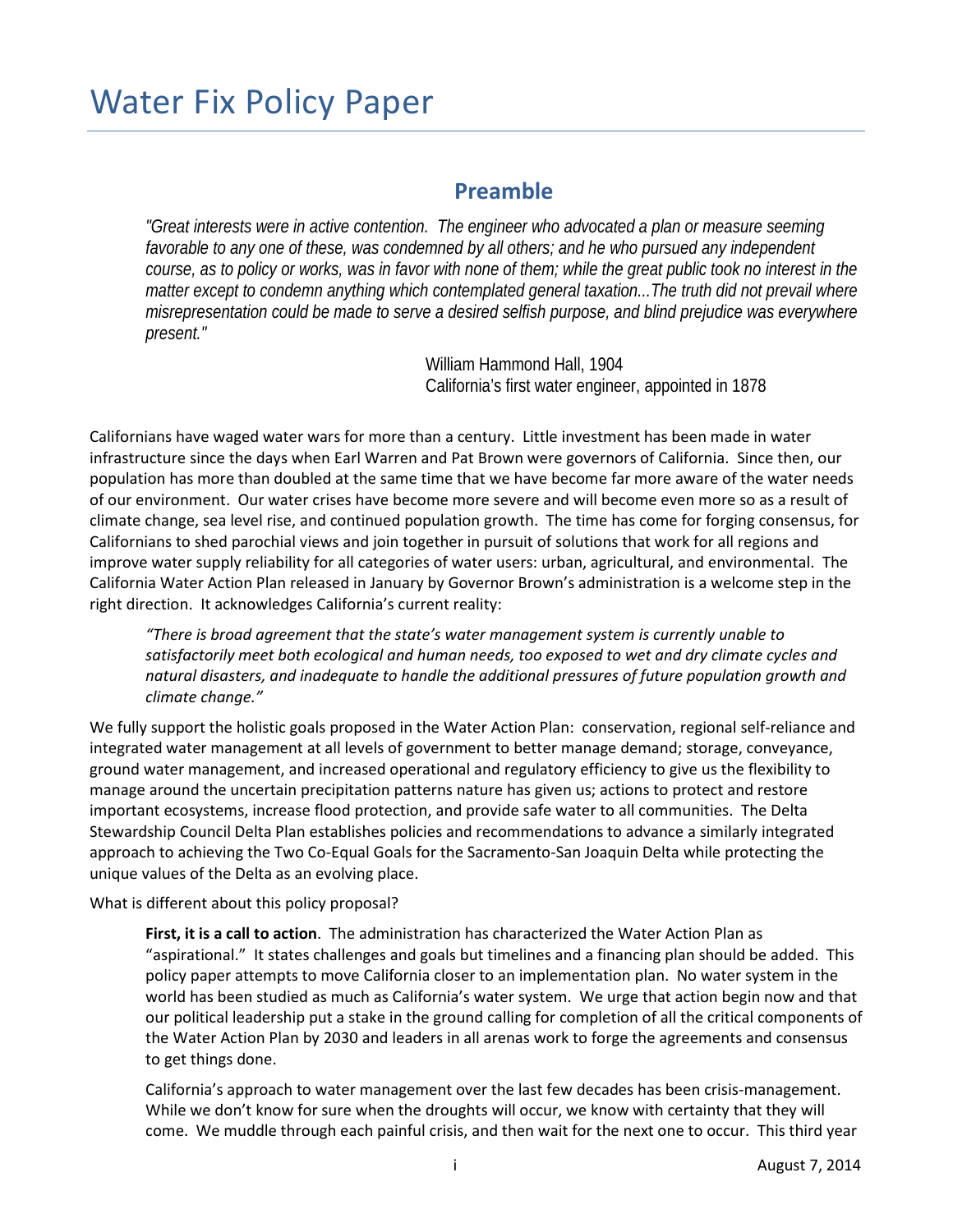of drought is demonstrating the substantial consequences of California's failure to invest sufficiently in water infrastructure.

We understand that addressing all components of a comprehensive "Water Fix" for California will be expensive, but there is no more important infrastructure for the state, and the concept of "beneficiary pays" enables us to begin implementation immediately. As is the case for all major infrastructure undertakings, all of the financing will not be identified from the get-go, but we can begin implementation based on funding that is accessible if political leadership is effectively exercised. Important discussions are underway now about additional funding to help pay for the public benefits of the required investments.

### **Second, we strongly support concurrent advancement of all components of the solution**.

Historically, stakeholder groups have advanced their preferred component, leaving others concerned about implementation of other parts of the solution. A key element to maximizing the benefits to be achieved from investments in all of these components is to move them all forward as expeditiously as possible as a comprehensive, integrated whole, which will more quickly further achievement of the Two Co-Equal Goals than will fragmentary implementation. We understand that funding availability will influence timing of implementation for each component, but political leadership can help earn stakeholder trust and propel action by ensuring resource allocations to all components, demonstrating a steadfast commitment to convergence of all components by 2030. While all agree that a comprehensive approach is needed, differences remain regarding how to ensure integrated action, implementation, and operations. Some participants maintain that reliable linkages and commitments are needed to achieve results. Others are concerned that linkages and commitments will only ensure that implementation will bog down and nothing will be accomplished. Additional work is needed to bridge these different perspectives.

**Third, and perhaps most important, this policy paper is an effort to help forge consensus**. The participants in the "Water Fix" discussions leading to the development of this paper included a diverse group of stakeholders from across the state: the general managers of water agencies in the Bay Area, Delta, San Joaquin Valley, and Southern California; the Association of California Water Agencies (ACWA) and Northern California Water Association (NCWA); the Delta Vision Foundation and The California Partnership for the San Joaquin Valley; County Supervisors from Contra Costa, Sacramento, Solano, and Yolo counties and a prominent civic leader from San Joaquin County; and environmental organizations. While not signatories to this document, representatives from the California Department of Water Resources and the California Department of Fish and Wildlife participated in some of the discussions leading to the development of this document.

This is an at-will collaboration. Our names and affiliations are appended to this preamble. The group came together because California's water system is now in a chronic state of crisis and the array of solutions that must be implemented will take the better part of the next two decades to complete. The group sought to find common ground on the actions that must be taken to ensure water security for the State for the balance of this century. As a consequence of these conversations, we now share a better understanding of each other's needs and a commitment to solutions that work as well as possible for all of us. We entered into these discussions knowing how difficult it is to reach 100% consensus, particularly on a subject as complex and controversial as California water. At the end of each monthly meeting, we took a vote to determine if we should continue the discussions. Every vote was unanimously supportive of continuation. In the end, all but four of the participants agreed to sign on to this policy proposal.

When this policy paper was nearing completion, the group asked that it be reviewed by a panel of distinguished Californians with extensive experience on water matters. The list of review panel members is also appended to this preamble.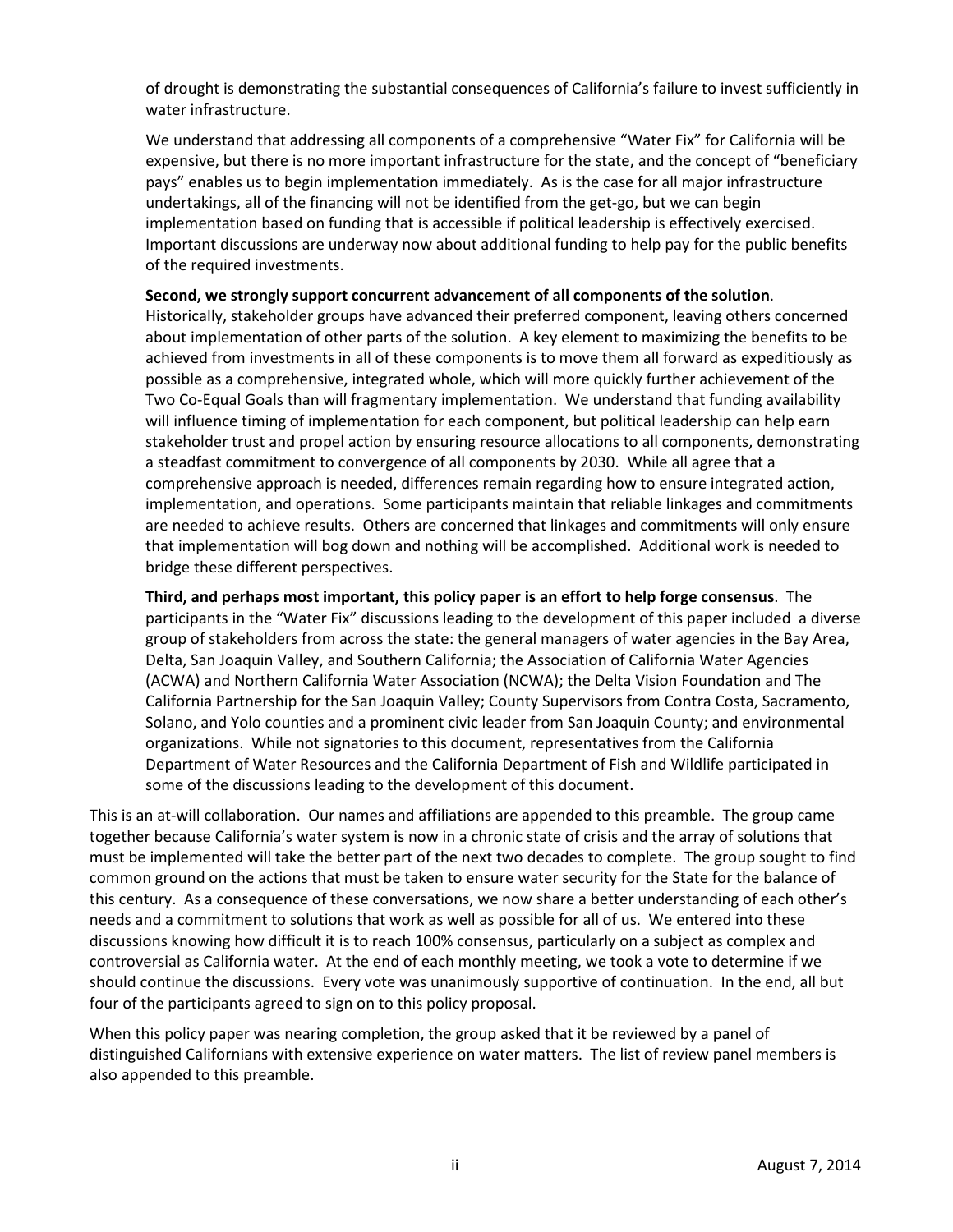### *Signatories*

(Affiliations for identification purposes only)

We, the undersigned, support the "Points of Agreement" listed in Chapter 3 of this report and urge the Governor, the President, the California Legislature, the California Congressional delegation, and Federal officials to provide leadership, direction, and accountability to ensure a comprehensive "Water Fix" for California is implemented consistent with the Points of Agreement and the integrated actions described herein. A comprehensive "Water Fix" plan would propel the Governor's California Water Action Plan into actual "action," with specific actions, timetables, funding sources, assurances, and accountability provisions. We have worked together to address this challenge and will continue to work with each other, within our organizations, and with others to advance coordinated, comprehensive actions for the state. At stake are California's environment, economy, and quality of life and their value to the nation.

Pelo 2 236

Peter Weber California Partnership for the San Joaquin Valley

Fritz Grupe The Grupe Company San Joaquin County

Timothy Quinn Association of California Water Agencies

Walter Wadlow Alameda County Water District

Jerry Brown Contra Costa Water District

re Wright M Jeak

Sunne Wright McPeak Delta Vision Foundation

Suremfus R. Cen

Alexander Coate East Bay Municipal Utilities District

Ronald Jacobsma Friant Water Authority

Jeff Kightlinger Metropolitan Water District of Southern California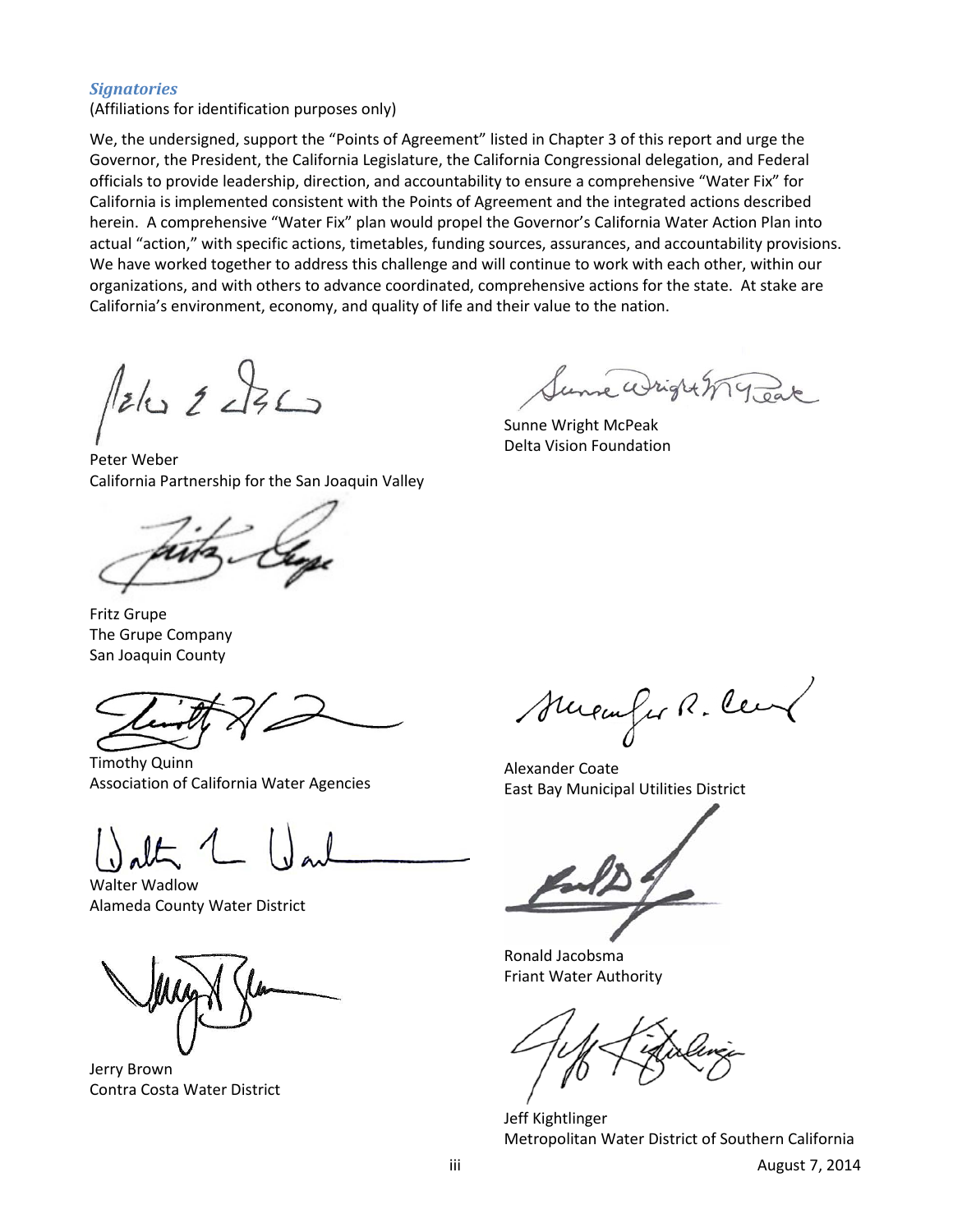Sends H meral

Gerald Meral Natural Heritage Institute

David Guy Northern California Water Association

Dan Nelson San Luis Delta Mendota Water Authority

Beau Goldie Santa Clara Valley Water District

John Vasquez Supervisor, Solano County

Jay Ziegler The Nature Conservancy

Horics W Bennington

Thomas Birmingham Westlands Water District

## *Policy Paper Reviewers*

The following individuals provided important review comments during the development of this policy paper.

- William Reilly, Former Director, U.S. Environmental Protection Agency
- John Coleman, President, Association of California Water Agencies
- Dr. Jerry Meral, Natural Heritage Institute
- John Kirlin, Delta Vision
- Ellen Hanak and Dr. Jeffrey Mount, Public Policy Institute of California
- Dr. Peter Moyle, University of California at Davis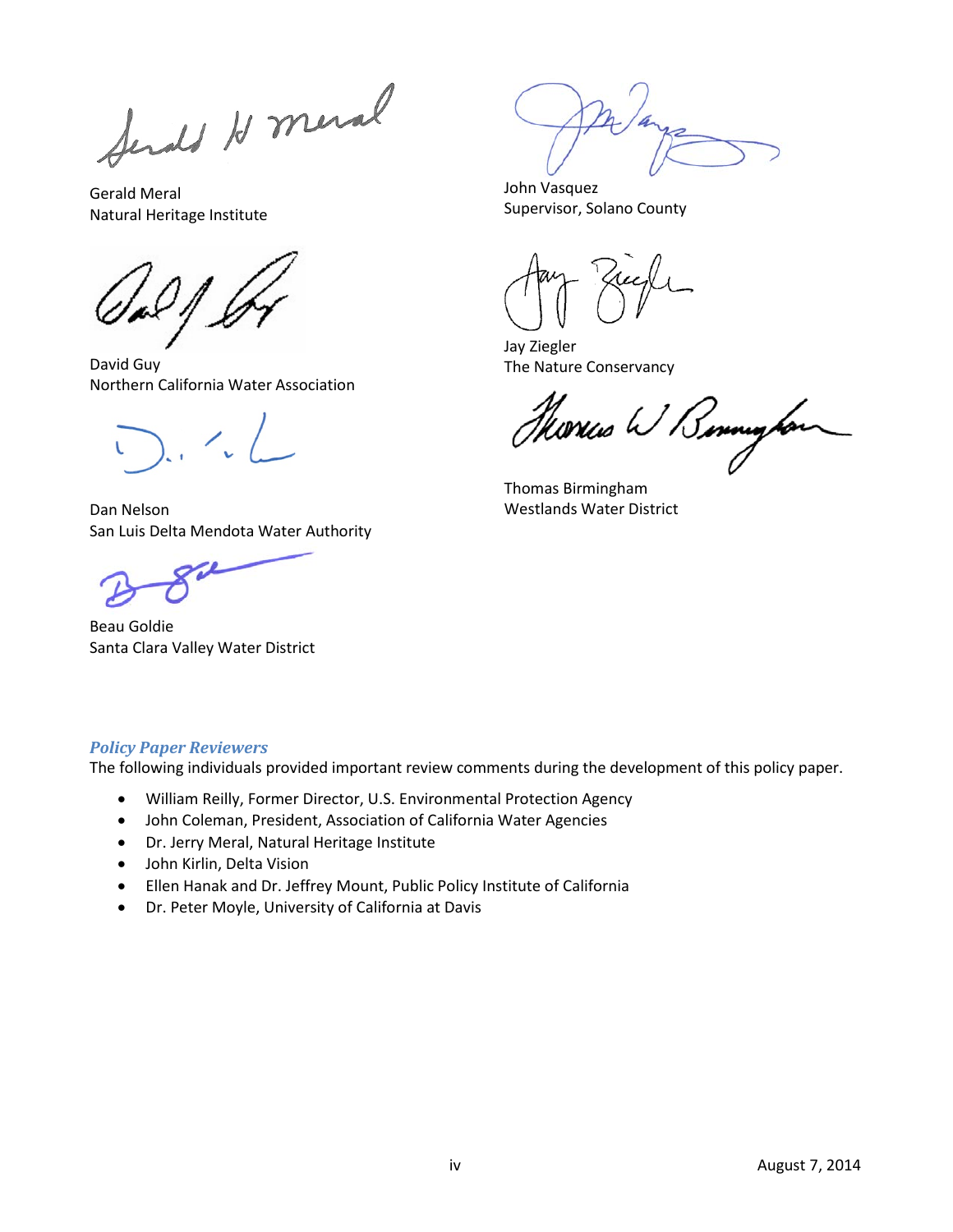# **Water Fix Policy Paper**

# **Executive Summary**

California's water challenges are daunting but not insurmountable. There would likely be enough water to go around in most years if the State had sufficient facilities to capture, convey, and store a lot more water in wet times than is physically possible today and all water users are efficient and sustainable in their water use in all years, particularly in areas where groundwater use is currently unsustainable. As shown in Figure 1 below, only about 3 years out of every 20 are "Normal" with the balance being either "wet" or "dry." Note that the Central Valley runoff in the year of greatest precipitation (1983) was nearly nine times higher than the year of lowest precipitation (1977). That is an extraordinary range. Note also that "dry" and "wet" years can come in bunches. The State experienced an eight-year drought between 1987 and 1994 (with only one year slightly above "normal"). Immediately following this drought period, the State experienced five consecutive years of water abundance between 1995 and 1999. Climate change is expected to exacerbate this pattern: wet periods will be wetter (bigger storms) and dry periods may be drier and longer, so historical records may not provide an accurate forecast of future runoff.



#### **Figure 1 – Central Valley Runoff, 1906-2013**

(DWR[, http://cdec.water.ca.gov/cgi-progs/iodir/WSIHIST\)](http://cdec.water.ca.gov/cgi-progs/iodir/WSIHIST)

While in many individual years there is not enough managed water for all needs, California precipitation, averaged over a long-term period, provides sufficient water to meet reasonable needs for drinking water, ecosystem protection, and economic uses (provided we make a continuing commitment to continued water use efficiency improvement, conservation and appropriate demand management programs).<sup>[1](#page-4-0)</sup> Conflicting demands—particularly between fish and farms—arise most frequently during times of low rainfall. Ironically,

<span id="page-4-0"></span> $1$  Average statewide runoff is approximately 70-75 million acre-feet (MAF) per year. Statewide net water use is approximately 63 MAF for urban, agricultural, and environmental needs (Department of Water Resources, September, 2013)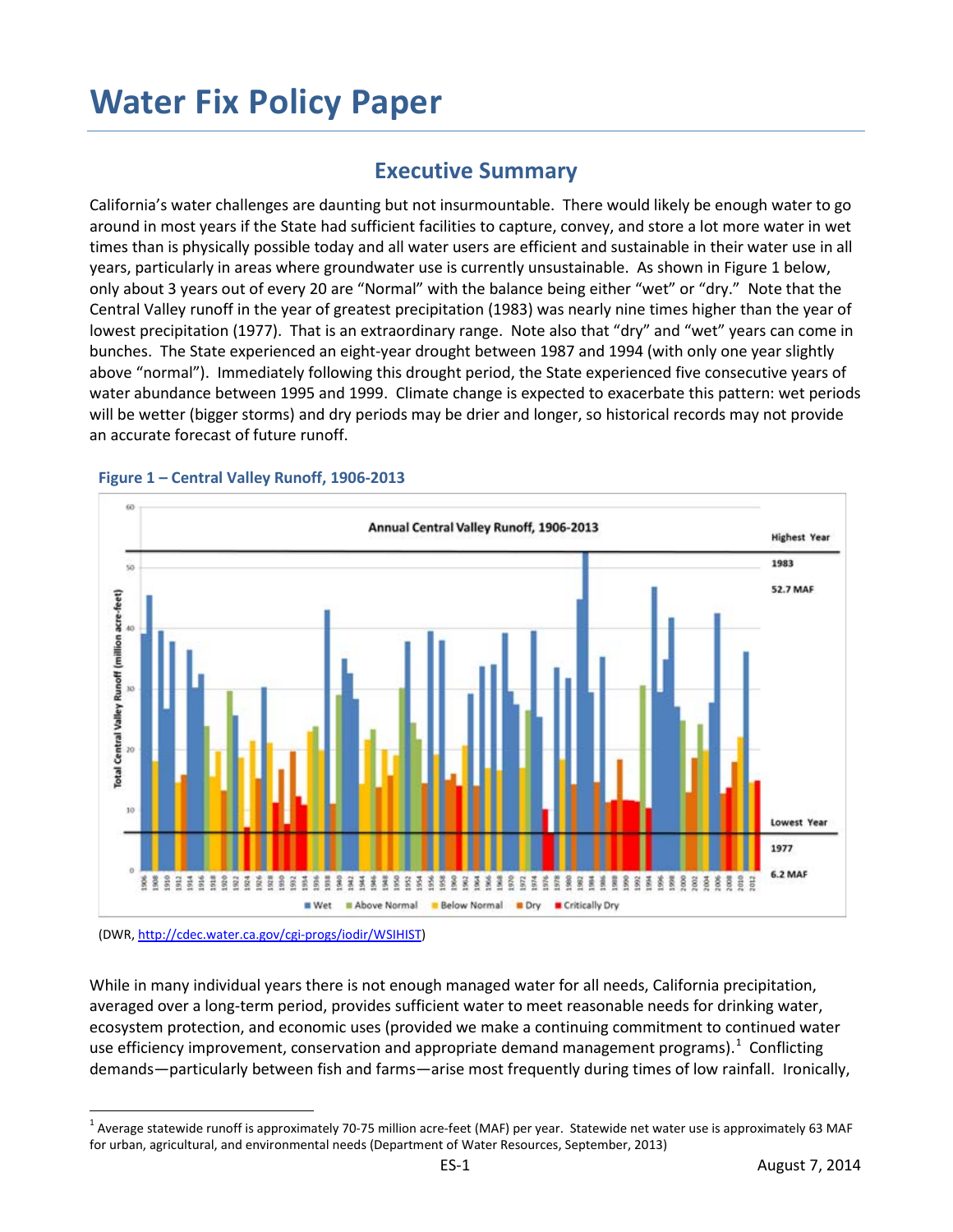in some dry years, a higher percentage of water is exported from the Sacramento-San Joaquin Delta watershed than during wet years. The necessary facilities don't exist to take greater advantage of an abundance of water in wet periods and reduce conflicts related to diverting water from the Delta watershed in dry years. The challenge—and opportunity—is to construct the essential infrastructure to capture significantly more water in wet times, fill reservoirs and groundwater storage above and below the Delta, and manage both supply and demand to get through times of low rainfall. This would leave more water in the Delta during dry periods when it is most needed for the fish. To facilitate this common-sense approach, more integrated modeling is needed to determine how much water can be collected and stored in years of abundance and how, over time, that can help recover critically overdrafted aquifers, particularly in the Central Valley.

In 2009, the California Legislature established new policy direction for water management in the Sacramento-San Joaquin Delta, the heart of the state's water management systems. The legislation established the Two Co-Equal Goals for managing the Delta:

*Achieve the two coequal goals of providing a more reliable water supply for California and protecting, restoring, and enhancing the Delta ecosystem. The coequal goals shall be achieved in a manner that protects and enhances the unique cultural, recreational, natural resource, and agricultural values of the Delta as an evolving place.*

This policy paper outlines the issues, agreements, and actions to move California forward to resolve longstanding conflicts and achieve the Two Co-Equal Goals. We propose actions to address three broad strategies:

- Invest in Water Management and Water Use Efficiency.
- Build a Fully Integrated Water Infrastructure System.
- Implement a Coordinated Operating and Regulatory Structure.

**CHAPTER 1** describes the purpose of this policy paper: to articulate a comprehensive solution developed and supported by a diverse group of stakeholders and to call on political leadership to move to implementation with the urgency that the situation demands. There is no question that some compromises and flexibility will be required, but there are solutions that meet the essential needs of all regions.

**CHAPTER 2** provides a primer on the Delta, its critical role in supplying water to two-thirds of all Californians, how it has evolved as a result of human activity over the last 160 years and as societal demands have changed, and what needs to be done to modernize the system to serve California's needs for the next several decades. The status quo is unsustainable. For more than two decades California has lurched from water crisis to water crisis, and, as will be described later in this paper, there is strong reason to expect future crises will be longer and deeper.

**CHAPTER 3** describes the ten "Points of Agreement" reached by the signers of this policy paper, agreements that guided the drafting of this paper.

- 1. California precipitation, averaged over a long-term period, provides sufficient water to meet reasonable needs for drinking water, ecosystem protection, and economic uses. The problem is that precipitation is highly variable year-to-year and current infrastructure is unable to capture available surpluses in wetter periods to help carry the state through drought.
- 2. The water resources of the state, including surface and groundwater, need to be managed more efficiently and in a more integrated way to achieve multiple benefits. California's aquatic ecosystems are highly stressed and/or collapsing, in part due to flow alteration, loss of physical habitat, introduction of nonnative species, and pollution caused by human activity.
- 3. All parties want to achieve the co-equal goals, while protecting and enhancing the unique cultural, recreational, natural resource, and agricultural values of the Delta as an evolving place.
- 4. The current water system does not and cannot achieve the co-equal goals because it does not offer the flexibility to store water when it is abundant and move it to where it is needed when it is needed in a way that is consistent with the achievement of the co-equal goals.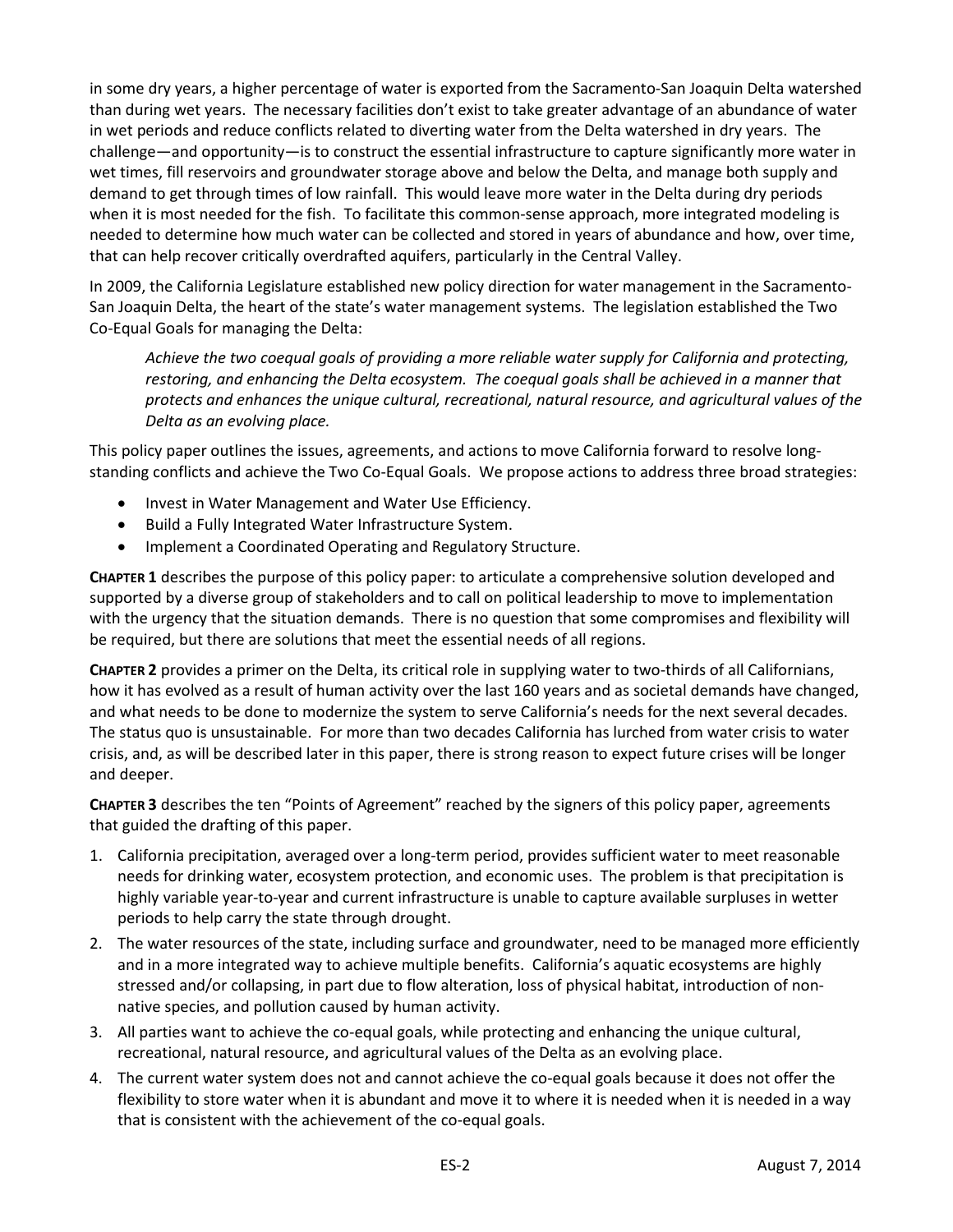- 5. Improved Delta conveyance alone will not entirely address the co-equal goals; a comprehensive plan of integrated actions is required to achieve them.
- 6. Moving water through the Delta is complex and highly controversial. All of us agree that the status quo on conveyance is not sustainable. Some of us think that Improved Through-Delta Conveyance alone can be the solution. Others of us conclude that Dual Conveyance, which includes both Through-Delta Conveyance and a new isolated component, is necessary. To resolve the longstanding conflicts regarding conveyance, measures to improve through-Delta conveyance and investments in new storage to improve flexibility of water operations and water management should be pursued expeditiously while dual conveyance continues through its decision process.
- 7. Improved water management and a sustained commitment to continuous improvement in water use efficiency in all regions are necessary to increase system flexibility and reduce conflicts resulting from scarcity.
- 8. Protection and enhancement of headwaters areas is needed to increase retention, contribute to system flexibility, and adapt to climate change.
- 9. It is vitally important that the proposed system solution consider the economic interests of every affected region and costs are allocated based on the benefits received, including general public benefits, e.g., environmental enhancement and meeting drinking water needs of disadvantaged communities.
- 10. Any solution to achieve the co-equal goals must be developed consistent with the public trust, state and federal environmental requirements, water rights, and area of origin protections.

**CHAPTER 4** offers a straw-man proposal for the implementation of the principles stated in Chapter 3. It begins with a summary of the existing policy framework that guides action and implementation now, including the Delta Plan, Bay-Delta Water Quality Control Plan, and Central Valley Flood Protection Plan. Chapter 4 describes the strategies and actions and quantifies some of the outcomes needed to solve California's water issues. It is intended to focus and advance development of a comprehensive action plan to be developed by the Governor's administration, focused on three major strategies:

- *(1)* **Invest in water management and water use efficiency to reduce demand and increase system flexibility.** Californians must commit to improve water efficiency and sustainability and to reduce reliance on the Delta in meeting future water supply needs. Groundwater overdraft must be reversed in areas where it is affecting other users or public infrastructure. All regions that depend on water from the Delta watershed must improve surface and groundwater storage and management, water use efficiency, recycled water use, stormwater management, desalination, and other water management tools to increase self-reliance and support system flexibility to achieve the Two Co-Equal Goals. Recent measures adopted at the State and federal level in response to the current drought will help advance this strategy.
- *(2)* **Implement a fully integrated California water system.** California's existing water infrastructure places the Two Co-Equal Goals in direct conflict because there is little flexibility in the timing or location of water flows through the Delta. California must invest in the necessary infrastructure to collect water when it is abundant and have flexible systems to convey it to where it is needed, when it is needed. And it must begin to implement such a system with the urgency the situation demands. There are five key components to such a system:
	- **Natural Watersheds**  Up to two-thirds of the State's developed water supply is derived from natural watersheds in the headwaters areas of northern California and the Sierra Nevada. Better forest and watershed management can increase water retention, promote healthy ecosystems, reduce fire risk, and offset some impacts of climate change.
	- **Surface and Groundwater Water Storage** California needs more surface and groundwater storage, north and south of the Delta, to collect water in years of abundance to minimize impacts in "dry" years. Several large water storage projects have been studied since 2000, but only one has moved beyond studies. Action must be taken to reverse the unsustainable overdrafting of California's natural aquifers, particularly in the San Joaquin Valley.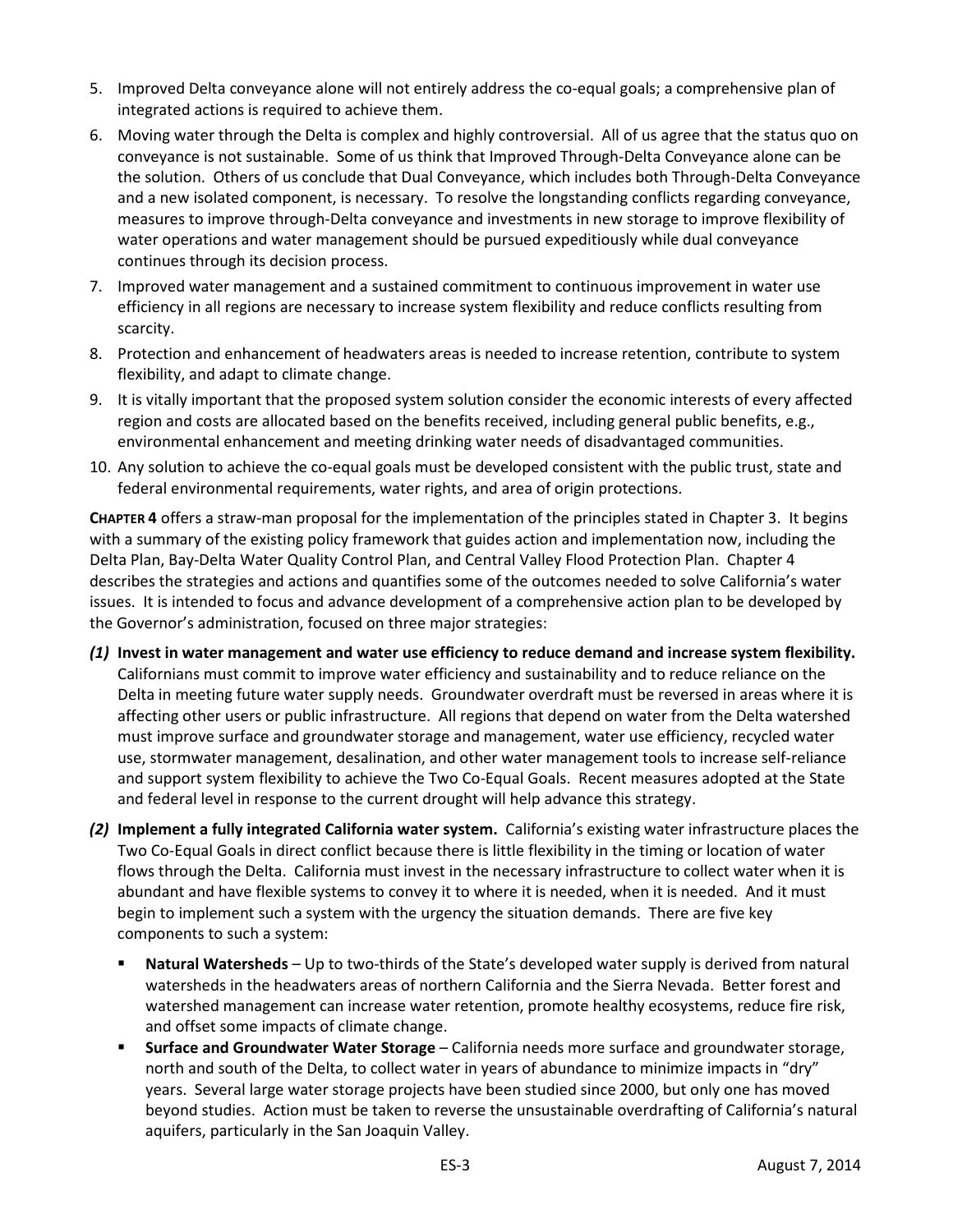- **Conveyance** Delta conveyance has been extensively studied by the California Department of Water Resources (DWR) and other agencies. The focus of these studies has been on ways to improve how water is conveyed to reduce conflicts between human water use and ecosystem health. While there is remaining controversy about how much water can be conveyed and how it should be conveyed (see Chapter 4), the signatories to this Policy Paper agree that the current conveyance system in the Delta is unsustainable.
- **Levee and Floodplain Improvements** Levees and floodplains in and near the Delta are critical for protecting people, land uses, ecosystems, infrastructure, water supply, and water quality. These facilities and areas can be designed and managed to serve both ecosystem and economic functions and support multiple benefits. Irrespective of whether conveyance occurs exclusively through the Delta or through a dual conveyance system, there are critical "strategic" levees in the Delta on which California's water system will continue to depend.
- **Philter Excepts Properts Property Projects have been identified to protect, restore, and protect and protect and** enhance Delta ecosystems. Some of these projects are required as part of permits for water diversions or as mitigation for other activities in the Delta (e.g., levee improvements). These and other projects are part of the Delta Plan and other restoration plans. In the last 15 years, little on-the-ground progress has been made restoring the Delta ecosystem.

Also included in Chapter 4 is a description of the actions that need to be taken to minimize and mitigate impacts from infrastructure construction.

*(3)* **Implement a coordinated operating structure to achieve the Two Co-Equal Goals.** Multiple agencies are involved in managing California's water systems. Building the comprehensive water infrastructure system California needs will not deliver optimal results unless these agencies make coordinating their activities and managing the water infrastructure consistent with the Two Co-Equal Goals a priority and standard of performance. A coordinated operating structure to implement "more in wet and less in dry" will require close cooperation among operators, regulatory agencies, and local water managers; early involvement on Delta projects with representatives of the five Delta counties; improved transparency of storage, diversions, operations, and management actions; and consistent, effective enforcement of policies and requirements.

**CHAPTER 5** describes the policies, institutions, and finances that must be put in place as a foundation for action. Operational parameters must be established to ensure all water systems are operated consistent with the Two Co-Equal Goals. Ecosystem management must consider the interaction between the multiple species that inhabit the Delta. Implementation timelines must demonstrate a commitment to act with the urgency the situation demands. A comprehensive water bond should be put before the voters this year as a vehicle to support the "all of the above" approach articulated in the California Water Action Plan. Because specific beneficiaries rather than the general public are anticipated to pay 50% to 60% of the estimated \$40 to \$45 billion required for comprehensive implementation, reliable assurances to ensure those investments result in their expected benefits are critical. Institutional agreements must reinforce commitments and build trust among diverse interests and beneficiaries. Progress and performance must be transparent and reported regularly to increase accountability. Leaders and champions must step forward from all corners to make integration and implementation work.

**CHAPTER 6** is a call to action. No estuary has been studied as much as the Delta. This policy paper has emphasized infrastructure because it takes time to build and the State has not made necessary investments for more than a generation. Water storage projects have been studied since before the turn of the century. Conveyance options have been evaluated for decades. California is already in crisis. Further analysis and procrastination will not help. California will remain vulnerable while the problem will only get worse. The solutions are sufficiently understood. We know enough to act and adapt as we learn more. Ultimately, only real-world adaptive management and rigorous monitoring will provide the answers to achieve the Two Co-Equal Goals. Political leadership, built on the broad areas of consensus described herein, is urgently needed to move to implementation.